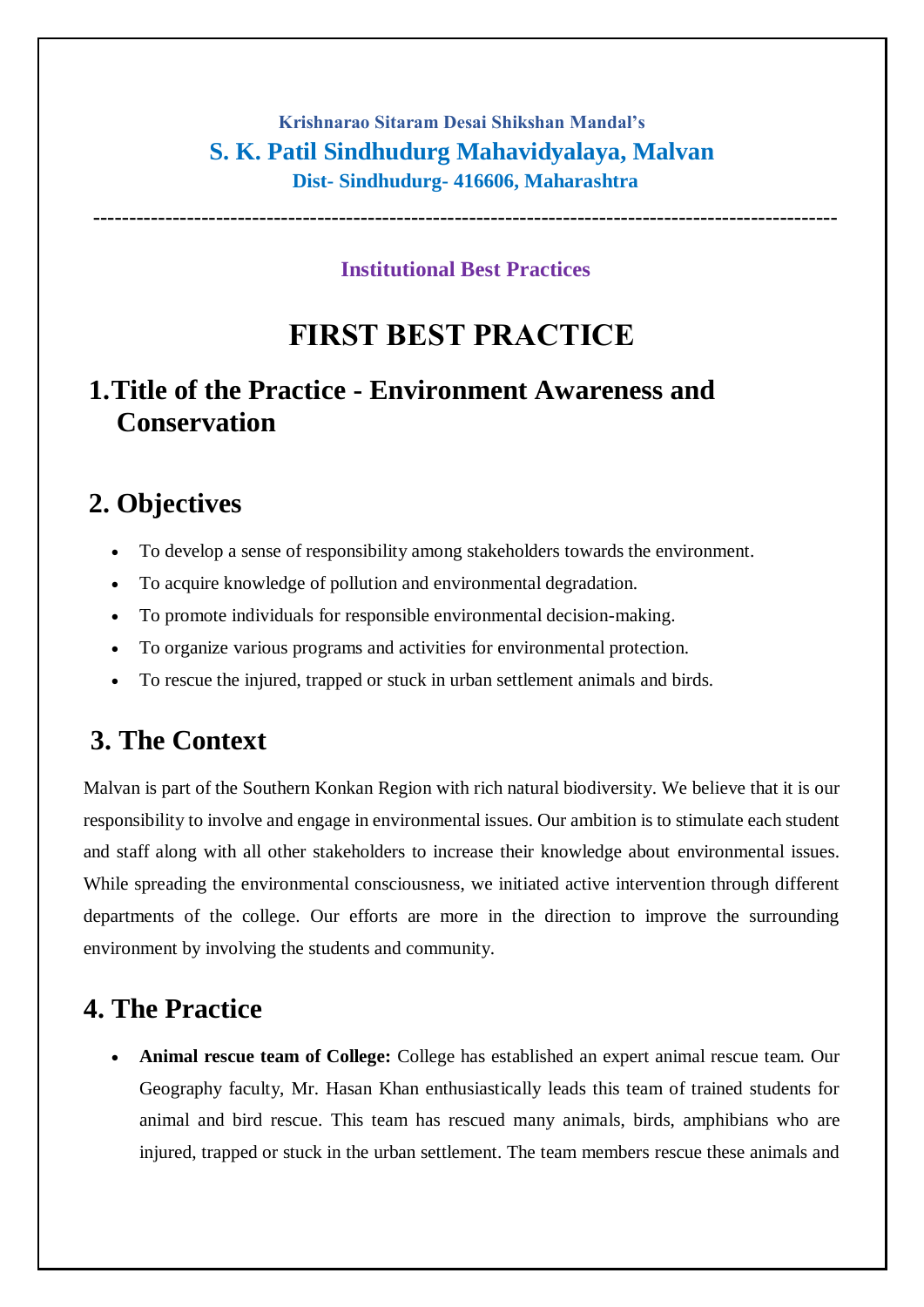leave them in their natural habitat. The rescue team treats those animals or birds with all possible medical treatment after total recovery of the birds, animals, amphibians before leaving them in their natural habitat. They also involve the community and their parents in animal rescue, care and treatment.

 **Programs and activities for environment protection and awareness:** NCC unit, NSS unit and Nature club organize various activities and programs every year to promote environmental awareness and environmental protection. NCC/NSS/Nature club organizes rallies, Cleaning campaigns, lectures, tree plantation programmes periodically.

### **5. Evidence of Success**

- **The Animal Rescue Team Success**
	- 1. On 27th September, 2019 an Asian Palm Civet (Paradoxurus Hermaphroditus) got stuck in a service station at Dhuriwada, Malvan. Rescue team escaped that Asian Palm Civet.
	- 2. On 1/10/2019 an Asian Koel (Eudynamys Scolopaceus) was found injured, the team gave medical treatment and after recovery koel escaped in natural habitat. 7 students took part in this operation.
	- 3. On 02/10/2019 Animal rescue team got a call that one Jungle Crow was seriously injured near Kanya Shala, Malvan. The rescue team reached there and treated the crow. A total of 4 students participated in this rescue operation.
	- 4. On 11/10/2019 Rescue team got a call that at Tondvalkar mill one Common Aayra bird is injured, the rescue team reached, thereafter taking care and treatment the bird was left in its natural habitat.
	- 5. On 17th October, 2019 animal rescue team rescue four chicks of red vented bulbul after medical treatment they were given to their parent birds.
	- 6. On 12th April 2020 Slender-billed gull bird (Chroico Cephalus- LaurusGeni) was found injured by our college rescue team. Immediately our college team rescued the bird and after treatment, the bird was relieved in its natural habitat.
	- 7. On 25th March, 2020, our animal Rescue team rescued a chick of Sunbird which was got injured, after treatment that left in natural habitat.
	- 8. On 12th November, 2020 a White Throated King Fisher bird (Khanadya) was trapped in a net and got injured at Ambdos-Bagayat Village, Tal-Malvan. Rescue team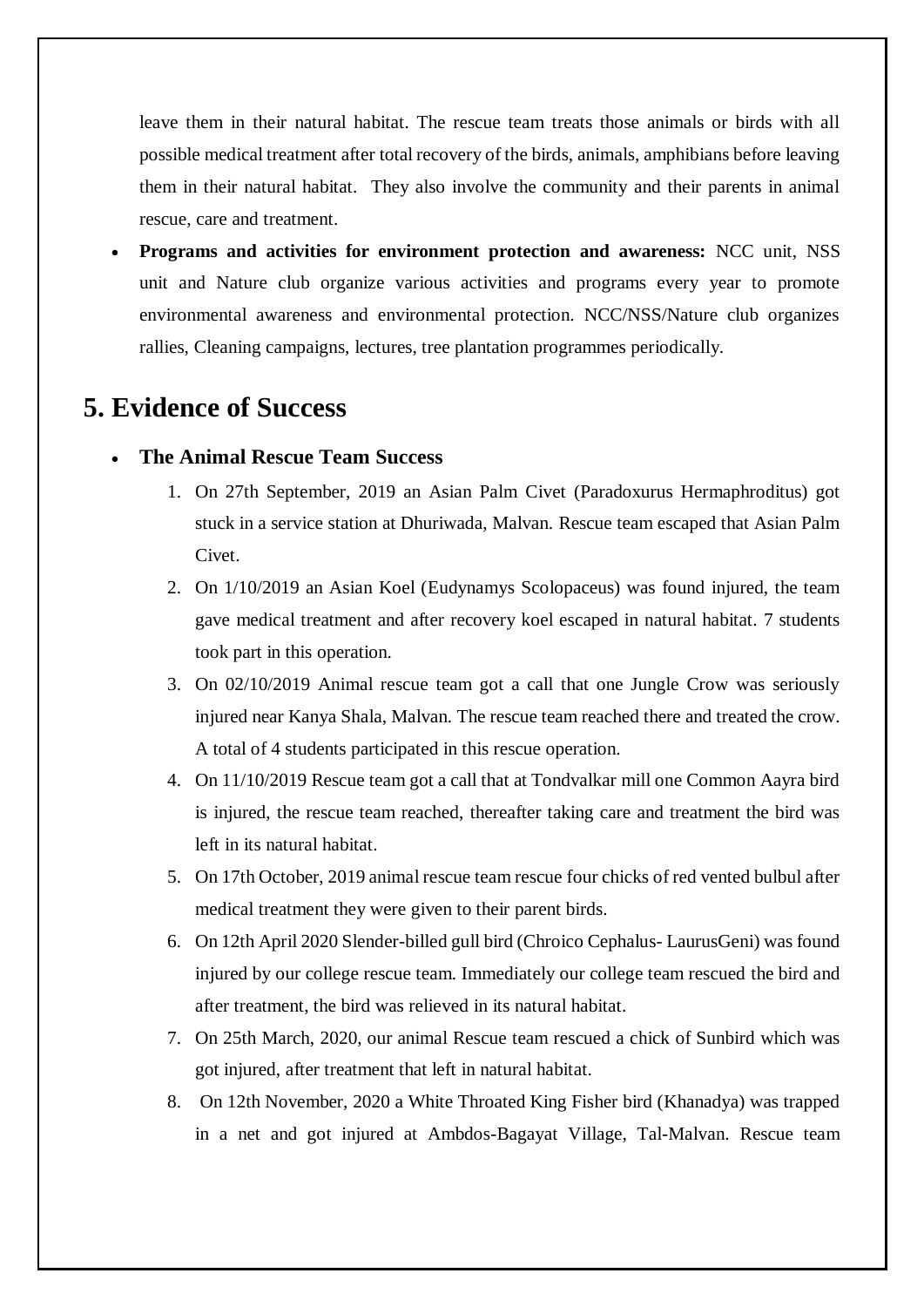saved that King Fisher and after giving first aid and required medical treatment, it was left in natural habitat. Two students took part in this rescue operation.

- 9. On 13/03/2021 a puppy of Indian Scops Owl bird (Kantheri Shingla Ghubad) was found injured, the team give medical treatment and after two days recovery period escaped to the natural habitat, two students took part in the operation.
- 10. On 26/04/2021 a baby bird of white Chik Barbet was found injured at Dandi village, Tal- Malvan. The rescue team treated it and after four days of care, it was relieved in its natural habitat. Total 2 students participated in this rescue operation.
- 11. On 26/05/2021 Rescue team got a call from Revtale- Malvan area one Black Kite bird is injured, the rescue team reached. Thereafter, taking care and after two days of treatment the bird was left in natural habitat.
- 12. On 29/05/2021 Animal rescue team found an injured Green Bee Eater Bird. Our college rescue team treated it and after three days of treatment, the bird was relieved in its natural habitat.

#### **Programs and activities for environment protection and awareness.**

- 1. From 24/09/2016 to 01/10/2016 NSS week Cleanliness campaign at Masure, Dhuriwada the adopted villages.
- 2. On 29/08/2016 NSS carried out a clean campaign at Chivla beach, Malvan
- 3. From 5th to 11th January, 2017 during the Seven day residential camp, NSS constructed a Small Dam (Bandhara) at Masure.
- 4. On 14/02/2018 NSS and Malvan Municipal Corporation jointly celebrated Plastic awareness Day.
- 5. On 03/03/2018 NSS carried out Swachhata Abhiyan at Chivla Beach, Malvan.
- 6. On 03/02/2018 NCC boys and girls unit carried out the Sindhudurg Fort Cleaning Campaign.
- 7. On 30/07/2018 NCC and NSS carried out tree plantation programme at Chouke.
- 8. From 01/07/2019 to 11/07/2019 NCC carried out a mega pollution drive at Malvan.
- 9. On 06/07/2019 NCC organized a cycle rally for cleanliness at Malvan.
- 10. During 7 day NSS residential camp from 08/01/2020 to 14/01/2020 NSS carried out a cleaning campaign at Kandalgaon Grampanchayat.
- 11. The nature club organized "Major Words by Minors" session on 30th January 2020. Four children of age between 12 to 14 shared their feelings and thoughts towards nature.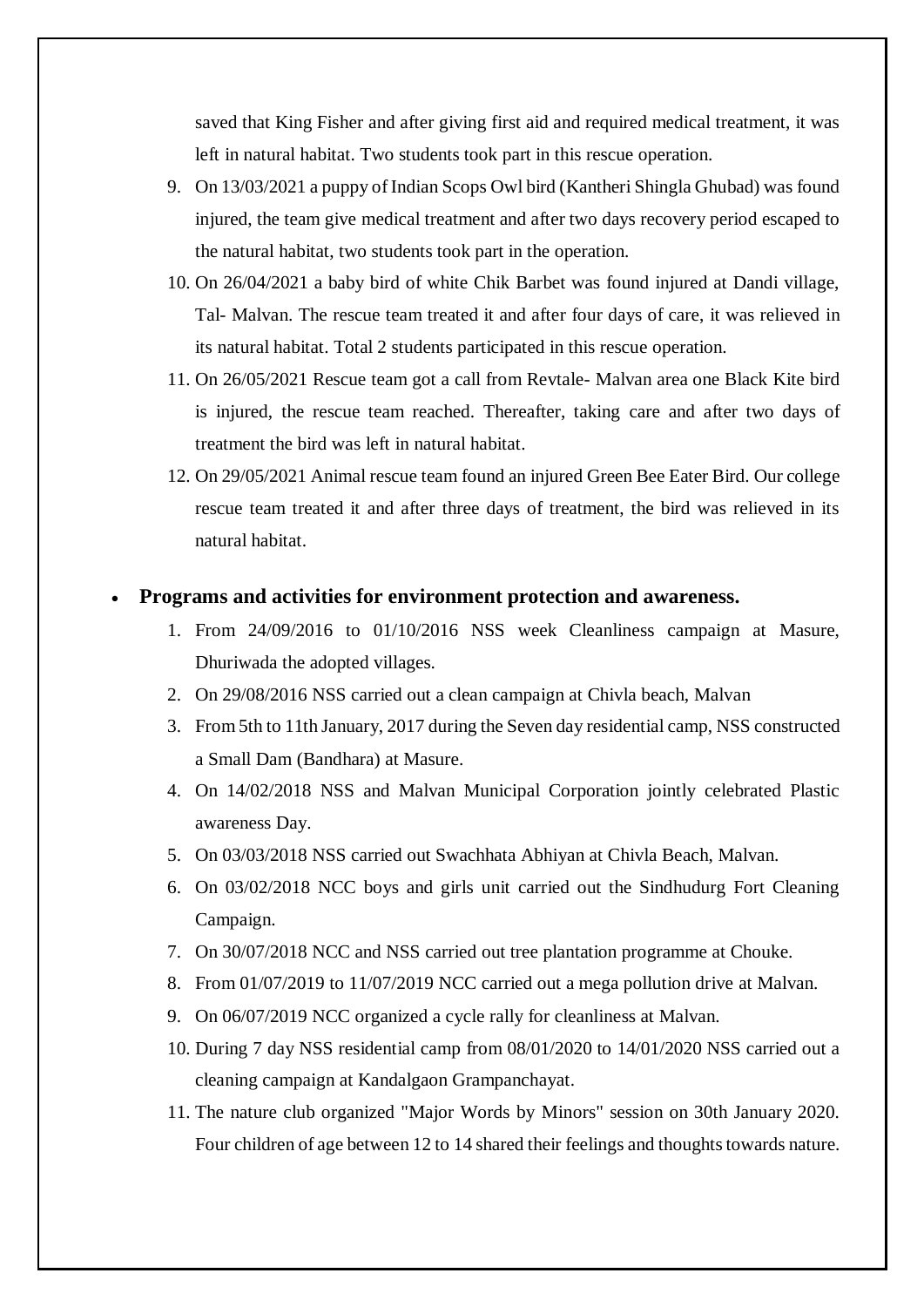- 12. On 2nd February 2020 World Wetland Day, the nature club conducted a cleaning campaign of the coastal highway at Malvan, Dist. Sindhudurg.
- 13. Nature club members made the cloth bags from old cloths and these bags were distributed without any cost among people in the market area of town, on 3rd February 2020.
- 14. On 17/03/2021 NCC cadets Carried out a cleaning program at Martyr Rege Monument and Chhatrapati Shivaji Maharaj Statue at Kumbharmath, Dist. Sindhudurg.

# **6. Problem Encountered**

- The members of the animal rescue team have to reach the spot immediately even by leaving their classes or on holiday. It becomes very difficult to get out when needed on a rescue call.
- NSS and NCC are not equipped with the required modern cleaning and safety equipment.

# **SECOND BEST PRACTICE**

### **1. Title of the Practice: Boys and Girls NCC Unit**

#### **2. Objectives**

- To develop character, comradeship, discipline, leadership, secular outlook, the spirit of adventure and the ideas of selfless service amongst the youth of the country.
- To create a human resource of organized, trained and motivated youth to provide leadership in all walks of life and always be available for the service of the nation.
- To provide a suitable environment to motivate the youth to take up a career in the Armed Forces.

# **3. Context**

Unemployment and the security of our country are the two serious issues. The NCC unit helps students to contribute their efforts to minimize these issues.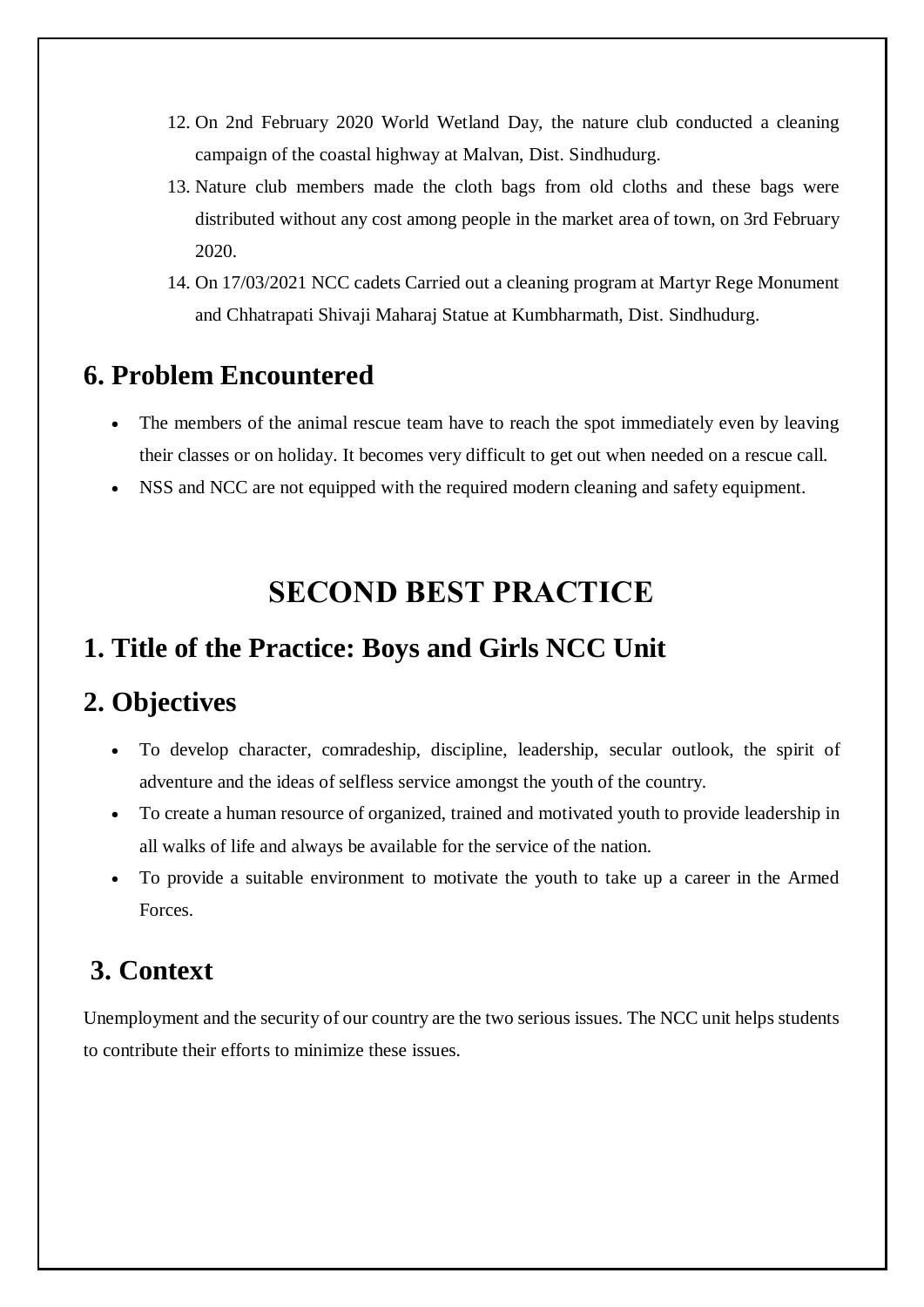#### **NCC cadets get preference in:**

- Army, Air force & Naval recruitment.
- Science graduates NCC cadets in Recruitment of Doctor, Engineer, and Nurses, etc.
- Police/Paramilitary/Border security forces
- Security service for Banks, Municipalities, Industrial sector and Government Offices, etc.
- SSB, CDSC, etc. examinations.

#### **NCC helps the Personality development of students through:**

- Regular Parades
- Daily Discipline
- Participation in camps
- Leadership development

# **4. The Practice**

#### **NCC unit organizes & celebrates the following days & activities every year:**

- Yoga Day (21st June) with practical for creating health awareness.
- Kargil Divas (26th July) for saluting the Bravery of Indian soldiers.
- Torch march (Mashal Pheri 14th August)
- Independence Day (15th August)
- Gandhi Jayanti: Cleanliness drive on the college campus. (2nd October)
- NCC Battalion Camps participation
- ATC/RDC/CATC Camp(Army Attachment Camp)
- NCC Day (4th Sunday of November)
- Aids Awareness Rally(1st December)
- National Youth Day (12th January) guidance to school boys & girls by NCC Cadets.
- Voting Awareness Program (25th January)
- Republic Day: NCC Cadets Parade and adventure performances
- B and C Certificate Examinations
- ANO Camp Participation
- Parade Practice twice a Week
- Training by PI Staff (Non-commissioned Officers) throughout the year